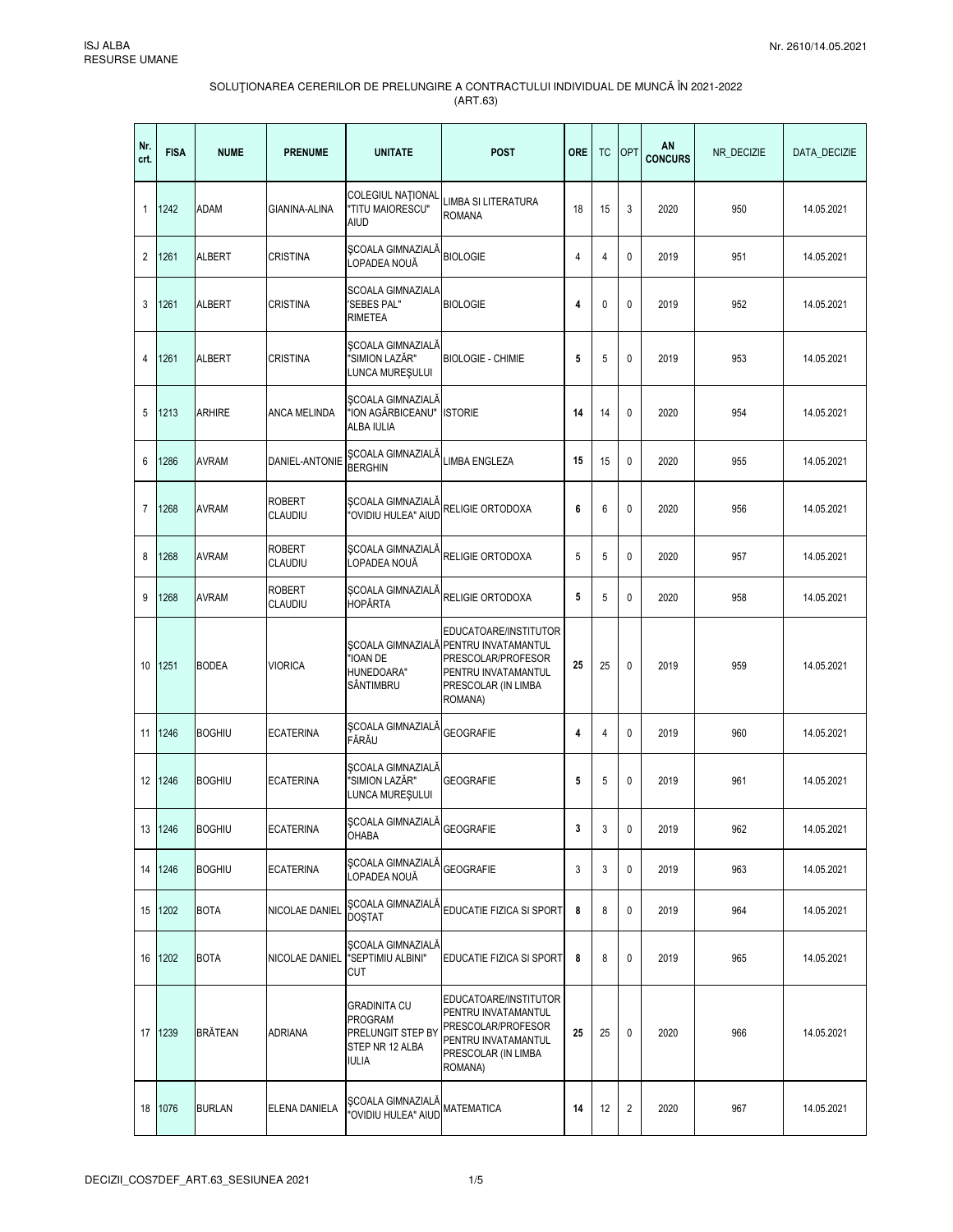| Nr.<br>crt. | <b>FISA</b> | <b>NUME</b>      | <b>PRENUME</b>                   | <b>UNITATE</b>                                                                             | <b>POST</b>                                                                                                                 | <b>ORE</b>     | <b>TC</b>      | <b>OPT</b>   | ΑN<br><b>CONCURS</b> | NR_DECIZIE | DATA_DECIZIE |
|-------------|-------------|------------------|----------------------------------|--------------------------------------------------------------------------------------------|-----------------------------------------------------------------------------------------------------------------------------|----------------|----------------|--------------|----------------------|------------|--------------|
| 19          | 1231        | <b>CORCHES</b>   | ANDREEA MARIA PRELUNGIT          | <b>GRĂDINIȚA CU</b><br><b>PROGRAM</b><br>"SCUFIȚA ROȘIE"<br>ALBA IULIA                     | EDUCATOARE/INSTITUTOR<br>PENTRU INVATAMANTUL<br>PRESCOLAR/PROFESOR<br>PENTRU INVATAMANTUL<br>PRESCOLAR (IN LIMBA<br>ROMANA) | 25             | 25             | 0            | 2020                 | 968        | 14.05.2021   |
| 20          | 1235        | COROIU           | <b>DORINA ADELA</b>              | ŞCOALA GIMNAZIALĂ<br>'AVRAM IANCU"<br><b>AVRAM IANCU</b>                                   | <b>INVATATOR/INSTITUTOR</b><br>PENTRU INVATAMANTUL<br>PRIMAR/PROFESOR<br>PENTRU INVATAMANTUL<br>PRIMAR (IN LIMBA<br>ROMANA) | 18             | 18             | 0            | 2020                 | 969        | 14.05.2021   |
| 21          | 1209        | <b>CRĂCIUN</b>   | <b>CARMEN</b>                    | SCOALA GIMNAZIALĂ<br><b>ALMAȘU MARE</b>                                                    | RELIGIE ORTODOXA                                                                                                            | 5              | 5              | 0            | 2020                 | 970        | 14.05.2021   |
| 22          | 1275        | <b>CRINTEA</b>   | EMIL                             | LICEUL TEHNOLOGIC<br><b>SEBES</b>                                                          | <b>MATEMATICA</b>                                                                                                           | 14             | 14             |              | 2020                 | 971        | 14.05.2021   |
| 23          | 1266        | <b>CRUCIU</b>    | <b>LAURA</b>                     | ŞCOALA GIMNAZIALĂ<br>LOPADEA NOUĂ                                                          | <b>ISTORIE</b>                                                                                                              | $\overline{4}$ | $\overline{4}$ | 0            | 2019                 | 972        | 14.05.2021   |
| 24          | 1219        | <b>CSUTAK</b>    | RAMONA IULIA                     | <b>GRĂDINITA CU</b><br><b>PROGRAM</b><br>PRELUNGIT "PRIMII<br>PAŞI" AIUD                   | EDUCATOARE/INSTITUTOR<br>PENTRU INVATAMANTUL<br>PRESCOLAR/PROFESOR<br>PENTRU INVATAMANTUL<br>PRESCOLAR (IN LIMBA<br>ROMANA) | 25             | $\mathbf{0}$   | 0            | 2019                 | 973        | 14.05.2021   |
| 25          | 1232        | <b>DOBREA</b>    | <b>VIRGINIA</b>                  | <b>GRĂDINITA CU</b><br>PROGRAM<br><b>PRELUNGIT</b><br>"SCUFITA ROȘIE"<br><b>ALBA IULIA</b> | EDUCATOARE/INSTITUTOR<br>PENTRU INVATAMANTUL<br>PRESCOLAR/PROFESOR<br>PENTRU INVATAMANTUL<br>PRESCOLAR (IN LIMBA<br>ROMANA) | 25             | 25             | 0            | 2019                 | 974        | 14.05.2021   |
| 26          | 1203        | <b>DREGHICIU</b> | ANDREEA ELENA                    | <b>AIUD</b>                                                                                | ECONOMIC,<br>LICEUL TEHNOLOGIC ADMINISTRATIV, COMERT<br>SI SERVICII / ECONOMIC,<br>ADMINISTRATIV, POSTA                     | 18             | 18             | 0            | 2020                 | 975        | 14.05.2021   |
| 27          | 1224        | <b>DUSA</b>      | SIMONA ELENA                     | <b>COLEGIUL</b><br><b>ECONOMIC</b><br>"DIONISIE POP<br>MARTIAN" ALBA<br><b>IULIA</b>       | ECONOMIC,<br>ADMINISTRATIV, COMERT<br>SI SERVICII / COMERT SI<br><b>SERVICII</b>                                            | 18             | 0              | 0            | 2020                 | 976        | 14.05.2021   |
|             | 28 1259     | <b>FECIORU</b>   | ANCA-MARIA                       | <b>DRASOV</b>                                                                              | SCOALA GIMNAZIALĂ LIMBA SI LITERATURA<br><b>ROMANA</b>                                                                      | 8              | 8              | 0            | 2019                 | 977        | 14.05.2021   |
| 29          | 1199        | <b>FLOREA</b>    | SIMONA-<br><b>CRISTINA</b>       | <b>NOSLAC</b>                                                                              | SCOALA GIMNAZIALĂ LIMBA SI LITERATURA<br>ROMÂNĂ: LIMBA ENGLEZĂ                                                              | 17             | 17             | 0            | 2020                 | 978        | 14.05.2021   |
| 30          | 1245        | <b>FUGACIU</b>   | <b>GHEORGHE</b><br><b>RAZVAN</b> | ŞCOALA GIMNAZIALĂ<br>"ION AGÂRBICEANU"<br>CENADE                                           | <b>RELIGIE ORTODOXA</b>                                                                                                     | 4              | $\overline{4}$ | 0            | 2020                 | 979        | 14.05.2021   |
| 31          | 1245        | <b>FUGACIU</b>   | <b>GHEORGHE</b><br><b>RAZVAN</b> | <b>ŞCOALA GIMNAZIALĂ</b><br>MIRĂSLĂU                                                       | RELIGIE ORTODOXA                                                                                                            | 5              | 5              | $\mathbf{0}$ | 2020                 | 980        | 14.05.2021   |
| 32          | 1229        | GAN              | VASILE LUCIAN                    | ŞCOALA GIMNAZIALĂ<br>"SIMION LAZĂR"<br>LUNCA MUREŞULUI                                     | RELIGIE ORTODOXA                                                                                                            | 9              | 9              | 0            | 2019                 | 981        | 14.05.2021   |
| 33          | 1229        | GAN              | VASILE-LUCIAN                    | <b>ŞCOALA GIMNAZIALĂ</b><br>LIVEZILE                                                       | RELIGIE ORTODOXA                                                                                                            | 3              | 3              | 0            | 2019                 | 982        | 14.05.2021   |
| 34          | 1229        | GAN              | VASILE-LUCIAN                    | <b><i>SCOALA GIMNAZIALA</i></b><br><b>NOSLAC</b>                                           | RELIGIE ORTODOXA                                                                                                            | 6              | 6              | 0            | 2019                 | 983        | 14.05.2021   |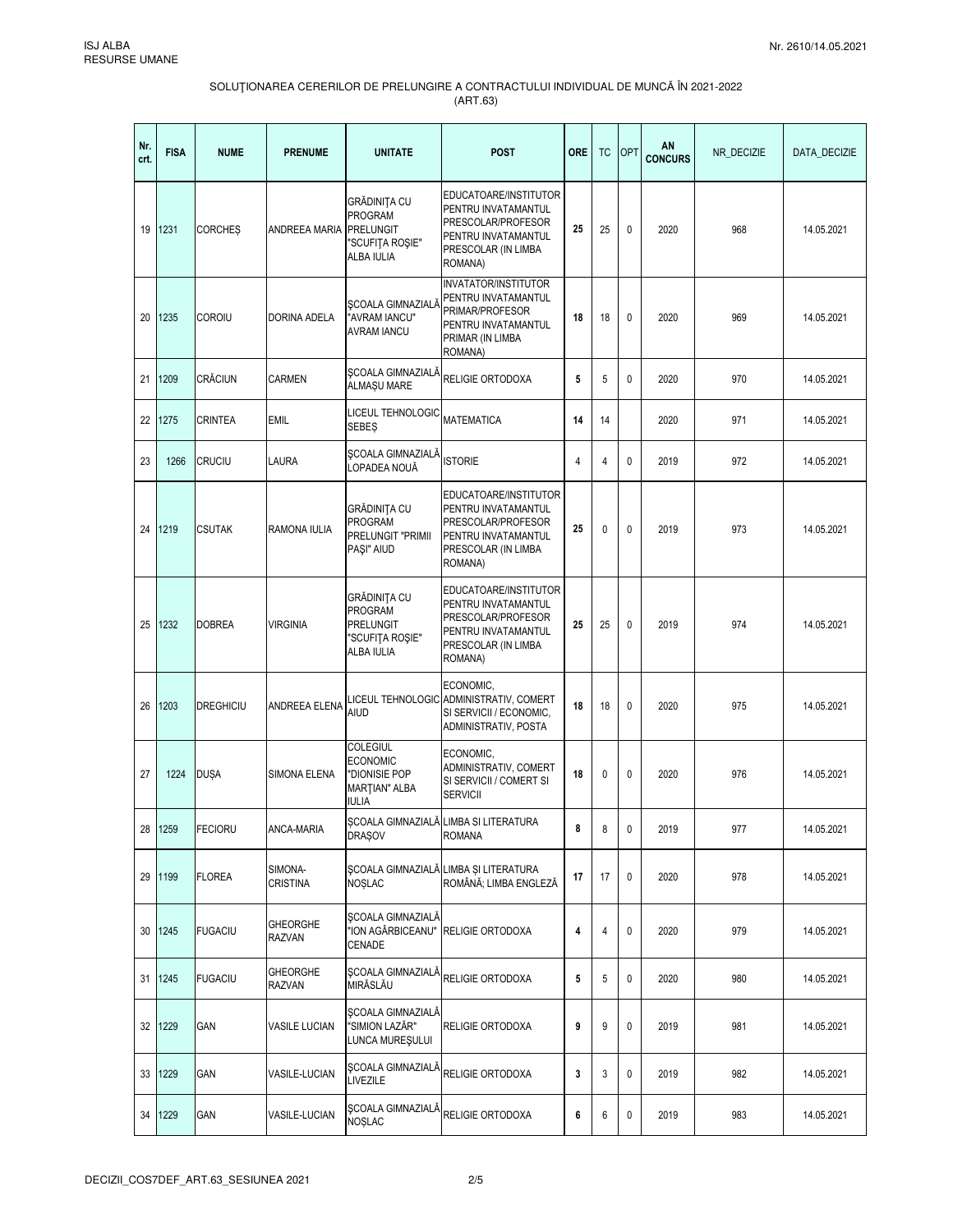| Nr.<br>crt. | <b>FISA</b> | <b>NUME</b>       | <b>PRENUME</b>                     | <b>UNITATE</b>                                                                                | <b>POST</b>                                                                                                                                | <b>ORE</b> | <b>TC</b>    | <b>OPT</b> | AN<br><b>CONCURS</b> | NR_DECIZIE | DATA DECIZIE |
|-------------|-------------|-------------------|------------------------------------|-----------------------------------------------------------------------------------------------|--------------------------------------------------------------------------------------------------------------------------------------------|------------|--------------|------------|----------------------|------------|--------------|
| 35          | 1289        | <b>GHEBERTA</b>   | LIVIU VASILE                       | <b>ŞCOALA GIMNAZIALĂ</b><br><b>MOGOS</b>                                                      | <b>ISTORIE</b>                                                                                                                             | 3          | 3            | 0          | 2020                 | 984        | 14.05.2021   |
| 36          | 1289        | <b>GHEBERTA</b>   | LIVIU VASILE                       | SCOALA GIMNAZIALĂ<br>"AVRAM IANCU"<br><b>AVRAM IANCU</b>                                      | <b>ISTORIE</b>                                                                                                                             | 6          | 6            | 0          | 2020                 | 985        | 14.05.2021   |
| 37          | 1210        | HÂRCEAGĂ          | <b>IOANA</b><br><b>ALEXANDRA</b>   | <b>GRĂDINIȚA CU</b><br><b>PROGRAM</b><br>PRELUNGIT "PRIMII<br>PAŞI" AIUD                      | EDUCATOARE/INSTITUTOR<br>PENTRU INVATAMANTUL<br>PRESCOLAR/PROFESOR<br>PENTRU INVATAMANTUL<br>PRESCOLAR (IN LIMBA<br>ROMANA)                | 25         | $\mathbf{0}$ | 0          | 2019                 | 986        | 14.05.2021   |
| 38          | 1225        | <b>HOMORODEAN</b> | <b>ŞTEFANIA-</b><br><b>MIRELA</b>  | ȘCOALA GIMNAZIALĂ<br><b>BLANDIANA</b>                                                         | LIMBA ENGLEZA - ISTORIE                                                                                                                    | 11         | 11           | 0          | 2020                 | 987        | 14.05.2021   |
| 39          | 1227        | <b>IANOS</b>      | NADIA-CODRUTA                      | <b>SCOALA GIMNAZIALĂ</b><br>NOȘLAC                                                            | <b>ISTORIE</b>                                                                                                                             | 6          | 6            | 0          | 2020                 | 988        | 14.05.2021   |
| 40          | 1233        | <b>LAPOSI</b>     | MARIA-ANCUȚA                       | SCOALA GIMNAZIALĂ LIMBA FRANCEZA<br><b>SCĂRIȘOARA</b>                                         |                                                                                                                                            | 6          | 6            | 0          | 2020                 | 989        | 14.05.2021   |
| 41          | 1233        | <b>LAPOSI</b>     | MARIA-ANCUȚA                       | <b><i>SCOALA GIMNAZIALA</i></b><br>'AVRAM IANCU"<br><b>AVRAM IANCU</b>                        | <b>LIMBA FRANCEZA</b>                                                                                                                      | 8          | 8            | 0          | 2020                 | 990        | 14.05.2021   |
| 42          | 1283        | <b>LENGHEL</b>    | <b>MONICA</b><br><b>ADRIANA</b>    | LOPADEA NOUĂ                                                                                  | SCOALA GIMNAZIALĂ LIMBA SI LITERATURA<br><b>ROMANA</b>                                                                                     | 13         | 13           | 0          | 2020                 | 991        | 14.05.2021   |
| 43          | 1280        | <b>LUCHIAN</b>    | <b>NICOLETA</b><br><b>CRISTINA</b> | <b>GRADINITA CU</b><br><b>PROGRAM</b><br>PRELUNGIT STEP BY<br>STEP NR 12 ALBA<br><b>IULIA</b> | EDUCATOARE/INSTITUTOR<br>PENTRU INVATAMANTUL<br>PRESCOLAR/PROFESOR<br>PENTRU INVATAMANTUL<br>PRESCOLAR (IN LIMBA<br>ROMANA) - step by step | 25         | 25           | 0          | 2020                 | 992        | 14.05.2021   |
| 44          | 1269        | <b>MACAVEI</b>    | DIANA-<br>VALENTINA                | <b>LICEUL TEORETIC</b><br>teiuș                                                               | INVATATOR/INSTITUTOR<br>PENTRU INVATAMANTUL<br>PRIMAR/PROFESOR<br>PENTRU INVATAMANTUL<br>PRIMAR (IN LIMBA<br>ROMANA)                       | 18         | 18           | 0          | 2019                 | 993        | 14.05.2021   |
| 45          | 1258        | <b>MACAVEI</b>    | IOANA RĂDIȚA                       | <b><i>SCOALA GIMNAZIALA</i></b><br>'SIMION BALINT"<br>ROȘIA MONTANĂ                           | LIMBA SI LITERATURA<br><b>ROMANA</b>                                                                                                       | 9          | 9            | 0          | 2020                 | 994        | 14.05.2021   |
| 46          | 1200        | <b>MAN</b>        | ANDREEA-IOANA                      | SCOALA GIMNAZIALĂ<br><b>NOSLAC</b>                                                            | <b>LIMBA ENGLEZA</b>                                                                                                                       | 13         | 13           | 0          | 2020                 | 995        | 14.05.2021   |
| 47          | 1256        | <b>MATEI</b>      | AMALIA<br><b>PETRONELA</b>         | <b>ŞCOALA GIMNAZIALĂ</b><br>LOPADEA NOUĂ                                                      | LIMBA ENGLEZA                                                                                                                              | 18         | 15           | 3          | 2020                 | 996        | 14.05.2021   |
|             | 48 1260     | <b>MIŞU</b>       | MĂDĂLINA                           | GRĂDINIȚA CU<br><b>PROGRAM</b><br>PRELUNGIT NR.8<br>ALBA IULIA                                | EDUCATOARE/INSTITUTOR<br>PENTRU INVATAMANTUL<br>PRESCOLAR/PROFESOR<br>PENTRU INVATAMANTUL<br>PRESCOLAR (IN LIMBA<br>ROMANA)                | 25         | 25           | 0          | 2019                 | 997        | 14.05.2021   |
| 49          | 1272        | <b>MUCEA</b>      | <b>BOGDAN</b><br><b>NICOLAE</b>    | LICEUL TEHNOLOGIC<br>"ALEXANDRU<br>DOMŞA" ALBA IULIA                                          | SOCIOLOGIE - CONSILIERE<br>SI ORIENTARE                                                                                                    | 18         | 8            | 0          | 2019                 | 998        | 14.05.2021   |
| 50          | 1211        | <b>MUNTEAN</b>    | ALINA-LAURA                        | SCOALA GIMNAZIALĂ<br>"NICOLAE DRĂGAN<br><b>GALDA DE JOS</b>                                   | <b>ISTORIE</b>                                                                                                                             | 10         | 10           |            | 2020                 | 999        | 14.05.2021   |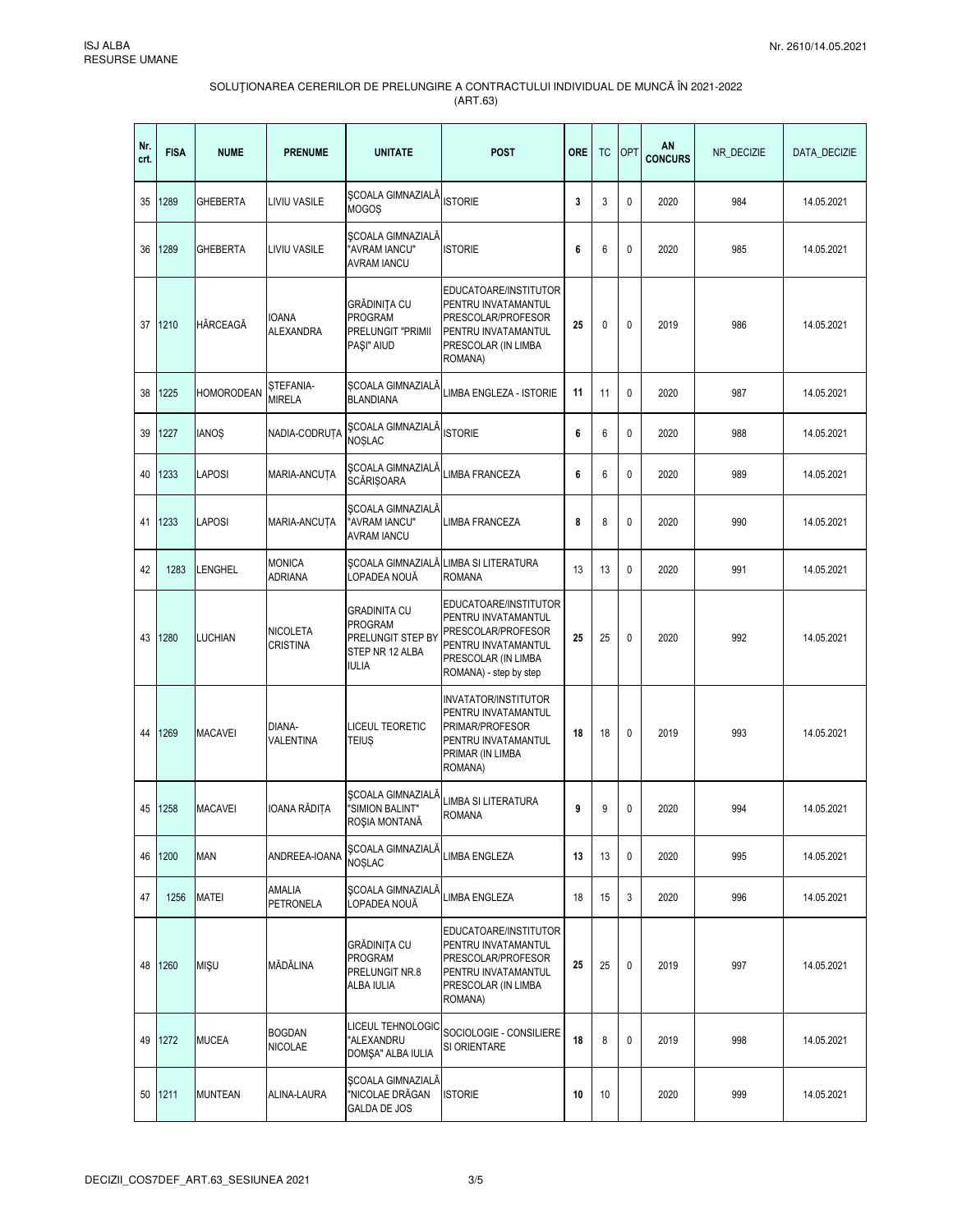| Nr.<br>crt. | <b>FISA</b> | <b>NUME</b>     | <b>PRENUME</b>                   | <b>UNITATE</b>                                                  | <b>POST</b>                                                                                                                 | <b>ORE</b>              | <b>TC</b>      | OPT | AN<br><b>CONCURS</b> | NR_DECIZIE | DATA_DECIZIE |
|-------------|-------------|-----------------|----------------------------------|-----------------------------------------------------------------|-----------------------------------------------------------------------------------------------------------------------------|-------------------------|----------------|-----|----------------------|------------|--------------|
| 51          | 1211        | <b>MUNTEAN</b>  | ALINA-LAURA                      | LICEUL CU<br><b>PROGRAM SPORTIV</b><br><b>ALBA IULIA</b>        | <b>ISTORIE</b>                                                                                                              | 6                       | 6              |     | 2020                 | 1000       | 14.05.2021   |
| 52          | 1253        | <b>NAGY</b>     | <b>EGON</b>                      | <b>COLEGIUL NATIONAL</b><br>"BETHLEN GABOR"<br><b>AIUD</b>      | LIMBA SI LITERATURA<br><b>MAGHIARA MATERNA</b>                                                                              | 18                      | 18             | 0   | 2019                 | 1001       | 14.05.2021   |
| 53          | 1234        | <b>NOJA</b>     | <b>MIRELA</b>                    | <b>COLEGIUL TEHNIC</b><br>"ION D. LĂZĂRESCU"<br><b>CUGIR</b>    | ECONOMIC,<br>ADMINISTRATIV, COMERT<br>SI SERVICII / COMERT SI<br><b>SERVICII</b>                                            | 18                      | 18             | 0   | 2019                 | 1002       | 14.05.2021   |
| 54          | 1198        | ONET            | ADINA LILIANA                    | <b>COLEGIUL NATIONAL</b><br>"AVRAM IANCU"<br>CÂMPENI            | <b>LIMBA ENGLEZA</b>                                                                                                        | 18                      | 15             | 3   | 2019                 | 1003       | 14.05.2021   |
| 55          | 1278        | <b>OPREAN</b>   | ANCUTA-LAURA                     | SCOALA GIMNAZIALĂ<br>"MIHAI EMINESCU"<br><b>ALBA IULIA</b>      | RELIGIE ORTODOXA                                                                                                            | 10                      | 10             | 0   | 2019                 | 1004       | 14.05.2021   |
| 56          | 1201        | <b>ORIAN</b>    | <b>MIHAELA</b>                   | SCOALA GIMNAZIALĂ PRIMAR/PROFESOR<br><b>DOSTAT</b>              | INVATATOR/INSTITUTOR<br>PENTRU INVATAMANTUL<br>PENTRU INVATAMANTUL<br>PRIMAR (IN LIMBA<br>ROMANA)                           | 18                      | 18             | 0   | 2017                 | 1005       | 14.05.2021   |
| 57          | 1193        | <b>PASTUSEC</b> | MARIA-ALINA                      | CENTRUL SCOLAR<br>DE EDUCATIE<br>INCLUZIVĂ ALBA<br><b>IULIA</b> | INVATATOR/INSTITUTOR<br>PENTRU INVATAMANTUL<br>PRIMAR/PROFESOR<br>PENTRU INVATAMANTUL<br>PRIMAR (IN LIMBA<br>ROMANA)        | 16                      | 16             | 0   | 2019                 | 1006       | 14.05.2021   |
| 58          | 1287        | <b>PAVEN</b>    | <b>IOANA</b><br><b>ALEXANDRA</b> | SCOALA GIMNAZIALĂ<br><b>CIURULEASA</b>                          | <b>MATEMATICA</b>                                                                                                           | 12                      | 12             | 0   | 2020                 | 1007       | 14.05.2021   |
| 59          |             | 1287 PAVEN      | <b>IOANA</b><br><b>ALEXANDRA</b> | LICEUL TEHNOLOGIC<br>SILVIC CÂMPENI                             | <b>MATEMATICA</b>                                                                                                           | 12                      | 12             | 0   | 2020                 | 1008       | 14.05.2021   |
| 60          | 1205        | <b>POPA</b>     | ALINA-ADRIANA                    | <b>SCOALA GIMNAZIALĂ</b><br>RÂMET                               | <b>LIMBA FRANCEZA</b>                                                                                                       | $\overline{\mathbf{2}}$ | $\overline{2}$ | 0   | 2019                 | 1009       | 14.05.2021   |
| 61          | 1205        | <b>POPA</b>     | ALINA-ADRIANA                    | SCOALA GIMNAZIALĂ<br>"SIMION LAZĂR"<br>LUNCA MURESULUI          | LIMBA FRANCEZA                                                                                                              | 9                       | 9              | 0   | 2019                 | 1010       | 14.05.2021   |
| 62          | 1276        | <b>RADU</b>     | <b>IULIA-PATRISIA</b>            | LICEUL CU<br>PROGRAM SPORTIV<br>"FLORIN FLEŞERIU"<br>SEBEŞ      | EDUCATOARE/INSTITUTOR<br>PENTRU INVATAMANTUL<br>PRESCOLAR/PROFESOR<br>PENTRU INVATAMANTUL<br>PRESCOLAR (IN LIMBA<br>ROMANA) | 25                      | 25             | 0   | 2019                 | 1011       | 14.05.2021   |